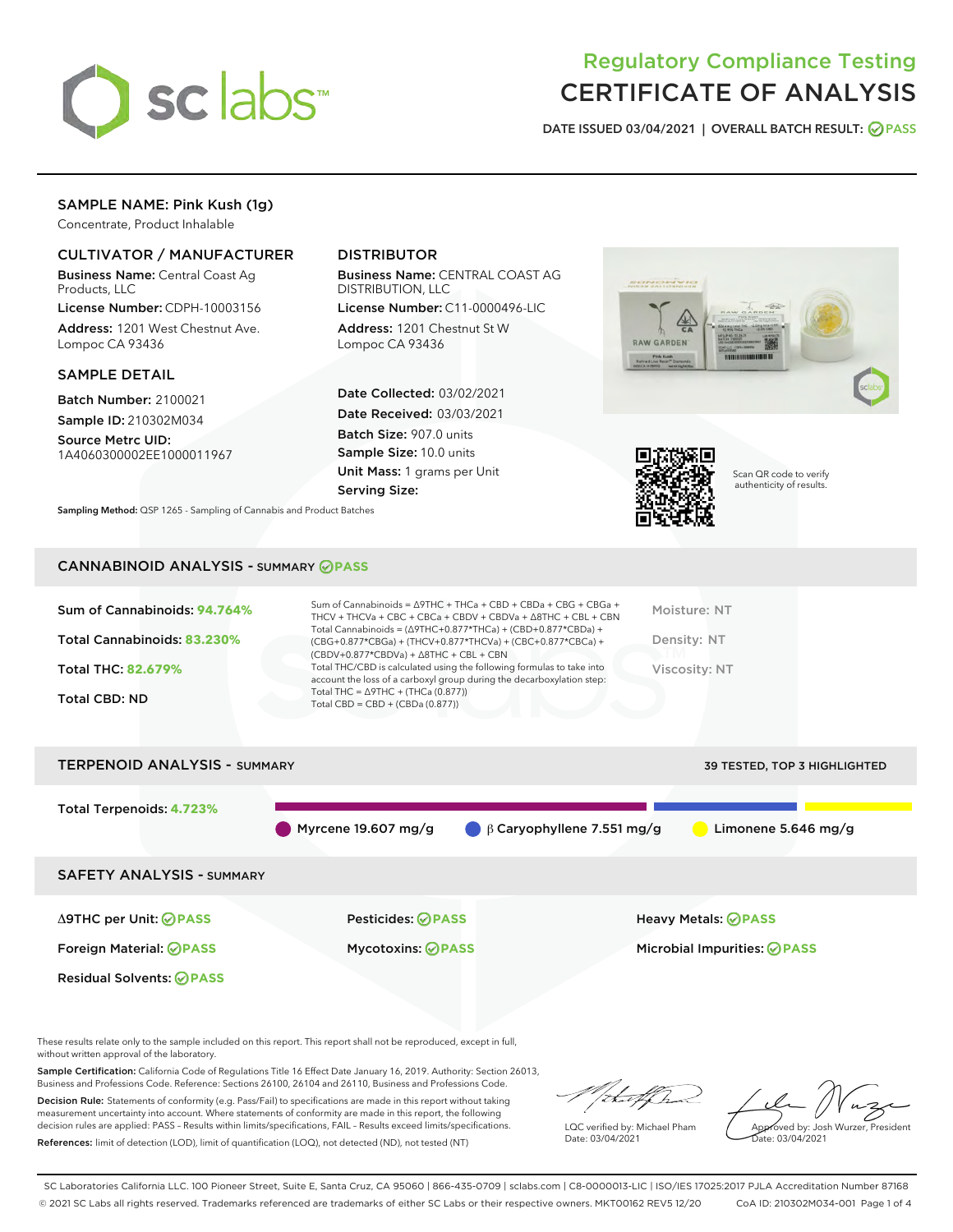



PINK KUSH (1G) | DATE ISSUED 03/04/2021 | OVERALL BATCH RESULT: 0 PASS

## CANNABINOID TEST RESULTS - 03/04/2021 2 PASS

Tested by high-performance liquid chromatography with diode-array detection (HPLC-DAD). **Method:** QSP 1157 - Analysis of Cannabinoids by HPLC-DAD

#### TOTAL CANNABINOIDS: **83.230%**

Total Cannabinoids (Total THC) + (Total CBD) + (Total CBG) + (Total THCV) + (Total CBC) + (Total CBDV) + ∆8THC + CBL + CBN

TOTAL THC: **82.679%** Total THC (∆9THC+0.877\*THCa)

TOTAL CBD: ND

Total CBD (CBD+0.877\*CBDa)

TOTAL CBG: 0.1% Total CBG (CBG+0.877\*CBGa) TOTAL THCV: 0.305%

Total THCV (THCV+0.877\*THCVa)

TOTAL CBC: 0.146% Total CBC (CBC+0.877\*CBCa)

TOTAL CBDV: ND Total CBDV (CBDV+0.877\*CBDVa)

| <b>COMPOUND</b> | LOD/LOQ<br>(mg/g)          | <b>MEASUREMENT</b><br><b>UNCERTAINTY</b><br>(mg/g) | <b>RESULT</b><br>(mg/g) | <b>RESULT</b><br>(%) |
|-----------------|----------------------------|----------------------------------------------------|-------------------------|----------------------|
| <b>THCa</b>     | 0.05/0.14                  | ±23.946                                            | 931.77                  | 93.177               |
| <b>A9THC</b>    | 0.06/0.26                  | ±0.331                                             | 9.63                    | 0.963                |
| <b>THCVa</b>    | 0.07/0.20                  | ±0.166                                             | 3.48                    | 0.348                |
| <b>CBCa</b>     | 0.07/0.28                  | ±0.081                                             | 1.66                    | 0.166                |
| <b>CBGa</b>     | 0.1/0.2                    | ±0.06                                              | 1.1                     | 0.11                 |
| <b>CBG</b>      | 0.06/0.19                  | N/A                                                | $<$ LOQ                 | $<$ LOQ              |
| A8THC           | 0.1/0.4                    | N/A                                                | <b>ND</b>               | <b>ND</b>            |
| <b>THCV</b>     | 0.1/0.2                    | N/A                                                | <b>ND</b>               | <b>ND</b>            |
| <b>CBD</b>      | 0.07/0.29                  | N/A                                                | <b>ND</b>               | <b>ND</b>            |
| <b>CBDa</b>     | 0.02/0.19                  | N/A                                                | <b>ND</b>               | <b>ND</b>            |
| <b>CBDV</b>     | 0.04/0.15                  | N/A                                                | <b>ND</b>               | <b>ND</b>            |
| <b>CBDVa</b>    | 0.03 / 0.53                | N/A                                                | <b>ND</b>               | <b>ND</b>            |
| <b>CBL</b>      | 0.06 / 0.24                | N/A                                                | <b>ND</b>               | <b>ND</b>            |
| <b>CBN</b>      | 0.1/0.3                    | N/A                                                | <b>ND</b>               | <b>ND</b>            |
| <b>CBC</b>      | 0.2 / 0.5                  | N/A                                                | <b>ND</b>               | <b>ND</b>            |
|                 | <b>SUM OF CANNABINOIDS</b> |                                                    | 947.64 mg/g             | 94.764%              |

#### **UNIT MASS: 1 grams per Unit**

| ∆9THC per Unit                                                                            | 1120 per-package limit | $9.63$ mg/unit | <b>PASS</b> |  |  |
|-------------------------------------------------------------------------------------------|------------------------|----------------|-------------|--|--|
| <b>Total THC per Unit</b>                                                                 |                        | 826.79 mg/unit |             |  |  |
| <b>CBD per Unit</b>                                                                       |                        | <b>ND</b>      |             |  |  |
| <b>Total CBD per Unit</b>                                                                 |                        | <b>ND</b>      |             |  |  |
| Sum of Cannabinoids<br>per Unit                                                           |                        | 947.64 mg/unit |             |  |  |
| <b>Total Cannabinoids</b><br>per Unit                                                     |                        | 832.30 mg/unit |             |  |  |
| <b>MOISTURE TEST RESULT</b><br><b>VISCOSITY TEST RESULT</b><br><b>DENSITY TEST RESULT</b> |                        |                |             |  |  |

Not Tested

Not Tested

Not Tested

## TERPENOID TEST RESULTS - 03/04/2021

Terpene analysis utilizing gas chromatography-flame ionization detection (GC-FID). Terpenes are the aromatic compounds that endow cannabis with their unique scent and effect. Following are the primary terpenes detected. **Method:** QSP 1192 - Analysis of Terpenoids by GC-FID

| <b>COMPOUND</b>         | LOD/LOQ<br>(mg/g) | <b>MEASUREMENT</b><br><b>UNCERTAINTY</b><br>(mg/g) | <b>RESULT</b><br>(mg/g)                         | <b>RESULT</b><br>(%) |
|-------------------------|-------------------|----------------------------------------------------|-------------------------------------------------|----------------------|
| <b>Myrcene</b>          | 0.008 / 0.025     | ±0.2529                                            | 19.607                                          | 1.9607               |
| $\upbeta$ Caryophyllene | 0.004 / 0.012     | ±0.2688                                            | 7.551                                           | 0.7551               |
| Limonene                | 0.005 / 0.016     | ±0.0807                                            | 5.646                                           | 0.5646               |
| Ocimene                 | 0.011 / 0.038     | ±0.0884                                            | 2.754                                           | 0.2754               |
| Linalool                | 0.009 / 0.032     | ±0.0890                                            | 2.342                                           | 0.2342               |
| Terpinolene             | 0.008 / 0.026     | ±0.0370                                            | 1.807                                           | 0.1807               |
| $\alpha$ Humulene       | 0.009 / 0.029     | ±0.0544                                            | 1.695                                           | 0.1695               |
| $\alpha$ Pinene         | 0.005 / 0.017     | ±0.0125                                            | 1.459                                           | 0.1459               |
| $\beta$ Pinene          | 0.004 / 0.014     | ±0.0132                                            | 1.146                                           | 0.1146               |
| Fenchol                 | 0.010 / 0.034     | ±0.0280                                            | 0.724                                           | 0.0724               |
| trans-ß-Farnesene       | 0.008 / 0.025     | ±0.0239                                            | 0.673                                           | 0.0673               |
| Terpineol               | 0.016 / 0.055     | ±0.0293                                            | 0.478                                           | 0.0478               |
| Valencene               | 0.009 / 0.030     | ±0.0320                                            | 0.464                                           | 0.0464               |
| <b>Borneol</b>          | 0.005 / 0.016     | ±0.0062                                            | 0.148                                           | 0.0148               |
| $\alpha$ Bisabolol      | 0.008 / 0.026     | ±0.0073                                            | 0.137                                           | 0.0137               |
| Caryophyllene<br>Oxide  | 0.010 / 0.033     | ±0.0041                                            | 0.090                                           | 0.0090               |
| Camphene                | 0.005 / 0.015     | ±0.0010                                            | 0.088                                           | 0.0088               |
| Fenchone                | 0.009 / 0.028     | ±0.0022                                            | 0.076                                           | 0.0076               |
| <b>Geranyl Acetate</b>  | 0.004 / 0.014     | ±0.0025                                            | 0.060                                           | 0.0060               |
| $\alpha$ Phellandrene   | 0.006 / 0.020     | ±0.0008                                            | 0.056                                           | 0.0056               |
| Guaiol                  | 0.009 / 0.030     | ±0.0026                                            | 0.055                                           | 0.0055               |
| $\alpha$ Terpinene      | 0.005 / 0.017     | ±0.0007                                            | 0.049                                           | 0.0049               |
| $\gamma$ Terpinene      | 0.006 / 0.018     | ±0.0007                                            | 0.041                                           | 0.0041               |
| Citronellol             | 0.003 / 0.010     | ±0.0016                                            | 0.033                                           | 0.0033               |
| 3 Carene                | 0.005 / 0.018     | ±0.0005                                            | 0.032                                           | 0.0032               |
| Nerol                   | 0.003 / 0.011     | ±0.0008                                            | 0.019                                           | 0.0019               |
| p-Cymene                | 0.005 / 0.016     | N/A                                                | <loq< th=""><th><loq< th=""></loq<></th></loq<> | <loq< th=""></loq<>  |
| Sabinene                | 0.004 / 0.014     | N/A                                                | ND                                              | <b>ND</b>            |
| Eucalyptol              | 0.006 / 0.018     | N/A                                                | <b>ND</b>                                       | ND                   |
| Sabinene Hydrate        | 0.006 / 0.022     | N/A                                                | ND                                              | <b>ND</b>            |
| (-)-Isopulegol          | 0.005 / 0.016     | N/A                                                | ND                                              | ND                   |
| Camphor                 | 0.006 / 0.019     | N/A                                                | ND                                              | ND                   |
| Isoborneol              | 0.004 / 0.012     | N/A                                                | ND                                              | ND                   |
| Menthol                 | 0.008 / 0.025     | N/A                                                | ND                                              | ND                   |
| R-(+)-Pulegone          | 0.003 / 0.011     | N/A                                                | ND                                              | ND                   |
| Geraniol                | 0.002 / 0.007     | N/A                                                | <b>ND</b>                                       | ND                   |
| $\alpha$ Cedrene        | 0.005 / 0.016     | N/A                                                | <b>ND</b>                                       | ND                   |
| Nerolidol               | 0.009 / 0.028     | N/A                                                | ND                                              | ND                   |
| Cedrol                  | 0.008 / 0.027     | N/A                                                | ND                                              | ND                   |
| <b>TOTAL TERPENOIDS</b> |                   |                                                    | 47.230 mg/g                                     | 4.723%               |

SC Laboratories California LLC. 100 Pioneer Street, Suite E, Santa Cruz, CA 95060 | 866-435-0709 | sclabs.com | C8-0000013-LIC | ISO/IES 17025:2017 PJLA Accreditation Number 87168 © 2021 SC Labs all rights reserved. Trademarks referenced are trademarks of either SC Labs or their respective owners. MKT00162 REV5 12/20 CoA ID: 210302M034-001 Page 2 of 4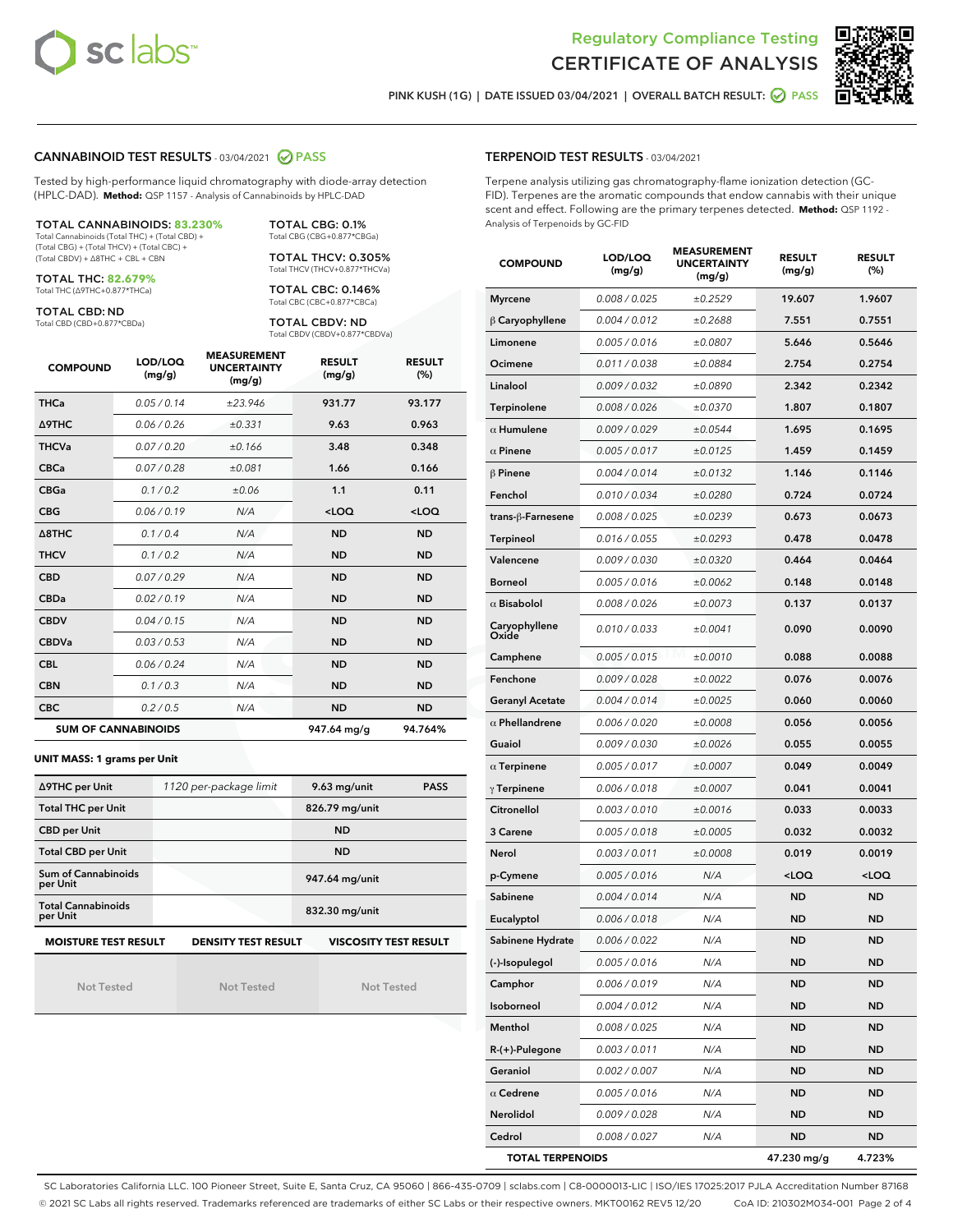



PINK KUSH (1G) | DATE ISSUED 03/04/2021 | OVERALL BATCH RESULT: 2 PASS

## CATEGORY 1 PESTICIDE TEST RESULTS - 03/04/2021 2 PASS

Pesticide and plant growth regulator analysis utilizing high-performance liquid chromatography-mass spectrometry (HPLC-MS) or gas chromatography-mass spectrometry (GC-MS). \*GC-MS utilized where indicated. **Method:** QSP 1212 - Analysis of Pesticides and Mycotoxins by LC-MS or QSP 1213 - Analysis of Pesticides by GC-MS

| <b>COMPOUND</b>             | LOD/LOQ<br>$(\mu g/g)$ | <b>ACTION</b><br><b>LIMIT</b><br>$(\mu g/g)$ | <b>MEASUREMENT</b><br><b>UNCERTAINTY</b><br>$(\mu g/g)$ | <b>RESULT</b><br>$(\mu g/g)$ | <b>RESULT</b> |
|-----------------------------|------------------------|----------------------------------------------|---------------------------------------------------------|------------------------------|---------------|
| Aldicarb                    | 0.03 / 0.08            | $\ge$ LOD                                    | N/A                                                     | <b>ND</b>                    | <b>PASS</b>   |
| Carbofuran                  | 0.02 / 0.05            | $\ge$ LOD                                    | N/A                                                     | <b>ND</b>                    | <b>PASS</b>   |
| Chlordane*                  | 0.03/0.08              | $\ge$ LOD                                    | N/A                                                     | <b>ND</b>                    | <b>PASS</b>   |
| Chlorfenapyr*               | 0.03/0.10              | $\ge$ LOD                                    | N/A                                                     | <b>ND</b>                    | <b>PASS</b>   |
| Chlorpyrifos                | 0.02 / 0.06            | $\ge$ LOD                                    | N/A                                                     | <b>ND</b>                    | <b>PASS</b>   |
| Coumaphos                   | 0.02 / 0.07            | $\ge$ LOD                                    | N/A                                                     | <b>ND</b>                    | <b>PASS</b>   |
| Daminozide                  | 0.02/0.07              | $>$ LOD                                      | N/A                                                     | <b>ND</b>                    | <b>PASS</b>   |
| <b>DDVP</b><br>(Dichlorvos) | 0.03/0.09              | $>$ LOD                                      | N/A                                                     | <b>ND</b>                    | <b>PASS</b>   |
| Dimethoate                  | 0.03/0.08              | $\ge$ LOD                                    | N/A                                                     | <b>ND</b>                    | <b>PASS</b>   |
| Ethoprop(hos)               | 0.03/0.10              | $>$ LOD                                      | N/A                                                     | <b>ND</b>                    | <b>PASS</b>   |
| Etofenprox                  | 0.02 / 0.06            | $\ge$ LOD                                    | N/A                                                     | <b>ND</b>                    | <b>PASS</b>   |
| Fenoxycarb                  | 0.03/0.08              | $\ge$ LOD                                    | N/A                                                     | <b>ND</b>                    | <b>PASS</b>   |
| Fipronil                    | 0.03/0.08              | $>$ LOD                                      | N/A                                                     | <b>ND</b>                    | <b>PASS</b>   |
| Imazalil                    | 0.02 / 0.06            | $\ge$ LOD                                    | N/A                                                     | <b>ND</b>                    | <b>PASS</b>   |
| Methiocarb                  | 0.02 / 0.07            | $\ge$ LOD                                    | N/A                                                     | <b>ND</b>                    | <b>PASS</b>   |
| Methyl<br>parathion         | 0.03/0.10              | $\ge$ LOD                                    | N/A                                                     | <b>ND</b>                    | <b>PASS</b>   |
| <b>Mevinphos</b>            | 0.03/0.09              | $\ge$ LOD                                    | N/A                                                     | <b>ND</b>                    | <b>PASS</b>   |
| Paclobutrazol               | 0.02 / 0.05            | $\ge$ LOD                                    | N/A                                                     | <b>ND</b>                    | <b>PASS</b>   |
| Propoxur                    | 0.03/0.09              | $\ge$ LOD                                    | N/A                                                     | <b>ND</b>                    | <b>PASS</b>   |
| Spiroxamine                 | 0.03 / 0.08            | $\ge$ LOD                                    | N/A                                                     | <b>ND</b>                    | <b>PASS</b>   |
| Thiacloprid                 | 0.03/0.10              | $\ge$ LOD                                    | N/A                                                     | <b>ND</b>                    | <b>PASS</b>   |

## CATEGORY 2 PESTICIDE TEST RESULTS - 03/04/2021 @ PASS

| <b>COMPOUND</b>   | LOD/LOQ<br>$(\mu g/g)$ | <b>ACTION</b><br><b>LIMIT</b><br>$(\mu g/g)$ | <b>MEASUREMENT</b><br><b>UNCERTAINTY</b><br>$(\mu g/g)$ | <b>RESULT</b><br>$(\mu g/g)$ | <b>RESULT</b> |
|-------------------|------------------------|----------------------------------------------|---------------------------------------------------------|------------------------------|---------------|
| Abamectin         | 0.03/0.10              | 0.1                                          | N/A                                                     | <b>ND</b>                    | <b>PASS</b>   |
| Acephate          | 0.02/0.07              | 0.1                                          | N/A                                                     | <b>ND</b>                    | <b>PASS</b>   |
| Acequinocyl       | 0.02/0.07              | 0.1                                          | N/A                                                     | <b>ND</b>                    | <b>PASS</b>   |
| Acetamiprid       | 0.02/0.05              | 0.1                                          | N/A                                                     | <b>ND</b>                    | <b>PASS</b>   |
| Azoxystrobin      | 0.02/0.07              | 0.1                                          | N/A                                                     | <b>ND</b>                    | <b>PASS</b>   |
| <b>Bifenazate</b> | 0.01/0.04              | 0.1                                          | N/A                                                     | <b>ND</b>                    | <b>PASS</b>   |
| <b>Bifenthrin</b> | 0.02/0.05              | 3                                            | N/A                                                     | <b>ND</b>                    | <b>PASS</b>   |
| <b>Boscalid</b>   | 0.03/0.09              | 0.1                                          | N/A                                                     | <b>ND</b>                    | <b>PASS</b>   |

|  | <b>CATEGORY 2 PESTICIDE TEST RESULTS</b> - 03/04/2021 continued |  |
|--|-----------------------------------------------------------------|--|
|--|-----------------------------------------------------------------|--|

| <b>COMPOUND</b>               | LOD/LOQ<br>(µg/g) | <b>ACTION</b><br><b>LIMIT</b><br>$(\mu g/g)$ | <b>MEASUREMENT</b><br><b>UNCERTAINTY</b><br>(µg/g) | <b>RESULT</b><br>(µg/g) | <b>RESULT</b> |
|-------------------------------|-------------------|----------------------------------------------|----------------------------------------------------|-------------------------|---------------|
| Captan                        | 0.19/0.57         | 0.7                                          | N/A                                                | <b>ND</b>               | <b>PASS</b>   |
| Carbaryl                      | 0.02 / 0.06       | 0.5                                          | N/A                                                | <b>ND</b>               | <b>PASS</b>   |
| Chlorantranilip-<br>role      | 0.04 / 0.12       | 10                                           | N/A                                                | ND                      | <b>PASS</b>   |
| Clofentezine                  | 0.03 / 0.09       | 0.1                                          | N/A                                                | <b>ND</b>               | <b>PASS</b>   |
| Cyfluthrin                    | 0.12 / 0.38       | $\overline{2}$                               | N/A                                                | <b>ND</b>               | <b>PASS</b>   |
| Cypermethrin                  | 0.11 / 0.32       | 1                                            | N/A                                                | <b>ND</b>               | <b>PASS</b>   |
| Diazinon                      | 0.02 / 0.05       | 0.1                                          | N/A                                                | ND                      | <b>PASS</b>   |
| Dimethomorph                  | 0.03 / 0.09       | 2                                            | N/A                                                | <b>ND</b>               | <b>PASS</b>   |
| Etoxazole                     | 0.02 / 0.06       | 0.1                                          | N/A                                                | <b>ND</b>               | <b>PASS</b>   |
| Fenhexamid                    | 0.03 / 0.09       | 0.1                                          | N/A                                                | <b>ND</b>               | <b>PASS</b>   |
| Fenpyroximate                 | 0.02 / 0.06       | 0.1                                          | N/A                                                | <b>ND</b>               | <b>PASS</b>   |
| Flonicamid                    | 0.03 / 0.10       | 0.1                                          | N/A                                                | <b>ND</b>               | <b>PASS</b>   |
| Fludioxonil                   | 0.03 / 0.10       | 0.1                                          | N/A                                                | ND                      | <b>PASS</b>   |
| Hexythiazox                   | 0.02 / 0.07       | 0.1                                          | N/A                                                | <b>ND</b>               | <b>PASS</b>   |
| Imidacloprid                  | 0.04 / 0.11       | 5                                            | N/A                                                | <b>ND</b>               | <b>PASS</b>   |
| Kresoxim-methyl               | 0.02 / 0.07       | 0.1                                          | N/A                                                | <b>ND</b>               | <b>PASS</b>   |
| Malathion                     | 0.03/0.09         | 0.5                                          | N/A                                                | <b>ND</b>               | <b>PASS</b>   |
| Metalaxyl                     | 0.02 / 0.07       | 2                                            | N/A                                                | <b>ND</b>               | <b>PASS</b>   |
| Methomyl                      | 0.03 / 0.10       | 1                                            | N/A                                                | ND                      | <b>PASS</b>   |
| Myclobutanil                  | 0.03 / 0.09       | 0.1                                          | N/A                                                | <b>ND</b>               | <b>PASS</b>   |
| Naled                         | 0.02 / 0.07       | 0.1                                          | N/A                                                | <b>ND</b>               | <b>PASS</b>   |
| Oxamyl                        | 0.04 / 0.11       | 0.5                                          | N/A                                                | ND                      | <b>PASS</b>   |
| Pentachloronitro-<br>benzene* | 0.03 / 0.09       | 0.1                                          | N/A                                                | <b>ND</b>               | <b>PASS</b>   |
| Permethrin                    | 0.04 / 0.12       | 0.5                                          | N/A                                                | <b>ND</b>               | <b>PASS</b>   |
| Phosmet                       | 0.03 / 0.10       | 0.1                                          | N/A                                                | <b>ND</b>               | <b>PASS</b>   |
| Piperonylbu-<br>toxide        | 0.02 / 0.07       | 3                                            | N/A                                                | <b>ND</b>               | <b>PASS</b>   |
| Prallethrin                   | 0.03 / 0.08       | 0.1                                          | N/A                                                | <b>ND</b>               | <b>PASS</b>   |
| Propiconazole                 | 0.02 / 0.07       | 0.1                                          | N/A                                                | <b>ND</b>               | <b>PASS</b>   |
| Pyrethrins                    | 0.04 / 0.12       | 0.5                                          | N/A                                                | ND                      | PASS          |
| Pyridaben                     | 0.02 / 0.07       | 0.1                                          | N/A                                                | ND                      | PASS          |
| Spinetoram                    | 0.02 / 0.07       | 0.1                                          | N/A                                                | <b>ND</b>               | <b>PASS</b>   |
| Spinosad                      | 0.02 / 0.07       | 0.1                                          | N/A                                                | ND                      | <b>PASS</b>   |
| Spiromesifen                  | 0.02 / 0.05       | 0.1                                          | N/A                                                | <b>ND</b>               | <b>PASS</b>   |
| Spirotetramat                 | 0.02 / 0.06       | 0.1                                          | N/A                                                | <b>ND</b>               | <b>PASS</b>   |
| Tebuconazole                  | 0.02 / 0.07       | 0.1                                          | N/A                                                | ND                      | <b>PASS</b>   |
| Thiamethoxam                  | 0.03 / 0.10       | 5                                            | N/A                                                | <b>ND</b>               | <b>PASS</b>   |
| Trifloxystrobin               | 0.03 / 0.08       | 0.1                                          | N/A                                                | <b>ND</b>               | <b>PASS</b>   |